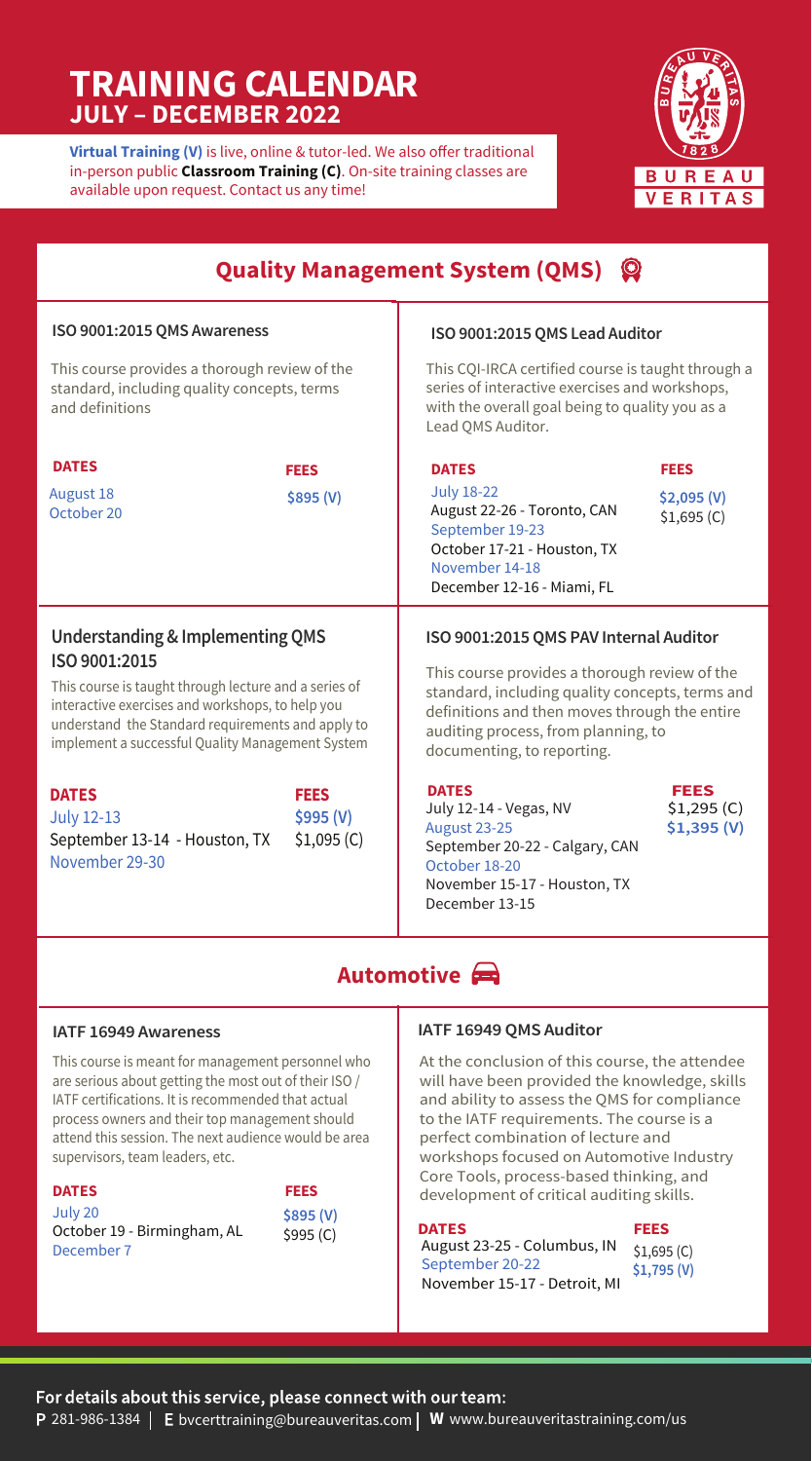## **TRAINING CALENDAR JULY – DECEMBER 2022**

**Virtual Training (V)** is live, online & tutor-led. We also offer traditional in-person public **Classroom Training (C)**. On-site training classes are available upon request. Contact us any time!



| Occupational Health & Safety Management System (OHSMS) <sup>1</sup>                                                                                                                                                                                                                                                                                                                                                               |                                                                                                                                                                                                                                                                                                                                                                                                                                                                     |
|-----------------------------------------------------------------------------------------------------------------------------------------------------------------------------------------------------------------------------------------------------------------------------------------------------------------------------------------------------------------------------------------------------------------------------------|---------------------------------------------------------------------------------------------------------------------------------------------------------------------------------------------------------------------------------------------------------------------------------------------------------------------------------------------------------------------------------------------------------------------------------------------------------------------|
| ISO 45001:2018 OHSMS Awareness<br>This course provides a thorough review of the<br>standard, including key concepts, terms and<br>definitions.<br><b>DATES</b><br><b>FEES</b><br>\$795(V)<br>August 17<br>November 17                                                                                                                                                                                                             | <b>Understanding &amp; Implementing OHSMS</b><br>ISO 45001:2018<br>This course is taught through lecture and a series<br>of exercises and workshops, to help you<br>understand the Standard requirements and<br>apply to implement a successful Occupational<br>Health & Safety Management System.<br><b>DATES</b><br><b>FEES</b><br>\$1,095(V)<br><b>July 27-28</b><br>\$995 (C)<br>August 24-25 - Detroit, MI<br>October 12-13<br>November 16-17 - Fort Worth, TX |
| ISO 45001:2018 OHSMS Conversion Auditor<br>This CQI-IRCA certified course is taught through<br>a series of interactive exercises and workshops,<br>with the overall goal being to quality you as a<br>Lead OHSMS Auditor. Intended for those who<br>have successfully attended training on the<br>Annex SL document.<br><b>DATES</b><br><b>FEES</b><br>\$1,395(C)<br>August 23-25 - Fort Worth, TX<br>October 18-20 - Phoenix, AZ | ISO 45001:2018 OHSMS Internal Auditor<br>This course provides a thorough review of the<br>standard, including OHS concepts, terms and<br>definitions and then moves through the entire<br>auditing process, from planning, to<br>documenting, to reporting.<br><b>FEES</b><br><b>DATES</b><br>\$1,395(C)<br>August 9-11 - Vancouver, CAN<br>$$1,125$ (V)<br>September 20-22<br>November 8-10 - Houston, TX                                                          |
| ISO 45001:2018 OHSMS Lead Auditor                                                                                                                                                                                                                                                                                                                                                                                                 |                                                                                                                                                                                                                                                                                                                                                                                                                                                                     |
| This CQI-IRCA certified course is taught through<br>a series of interactive exercises and workshops,<br>with the overall goal being to quality you as a<br>Lead OHSMS Auditor.<br><b>DATES</b><br><b>FEES</b><br>\$2,095(C)<br>July 11-15 - Chicago, IL<br>August 8-12<br>\$1,695(V)<br>September 12-16 - Houston, TX<br>October 10-14<br>November 7-11 - Calgary, CAN<br>December 5-9                                            | <b>Information Security</b><br><b>Management System (ISMS)</b><br>ISO 27001:2013 ISMS Awareness<br>This course provides a thorough review of the<br>standard, including key concepts, terms and<br>definitions.<br><b>FEES</b><br><b>DATES</b><br>August 31 - New York City, NY<br>\$995(C)<br>October 27<br>\$795 (V)<br>December 15 - Houston, TX                                                                                                                 |

### For details about this service, please connect with our team: 281-986-1384 | **E** bvcerttraining@bureauveritas.com| **W** www.bureauveritastraining.com/us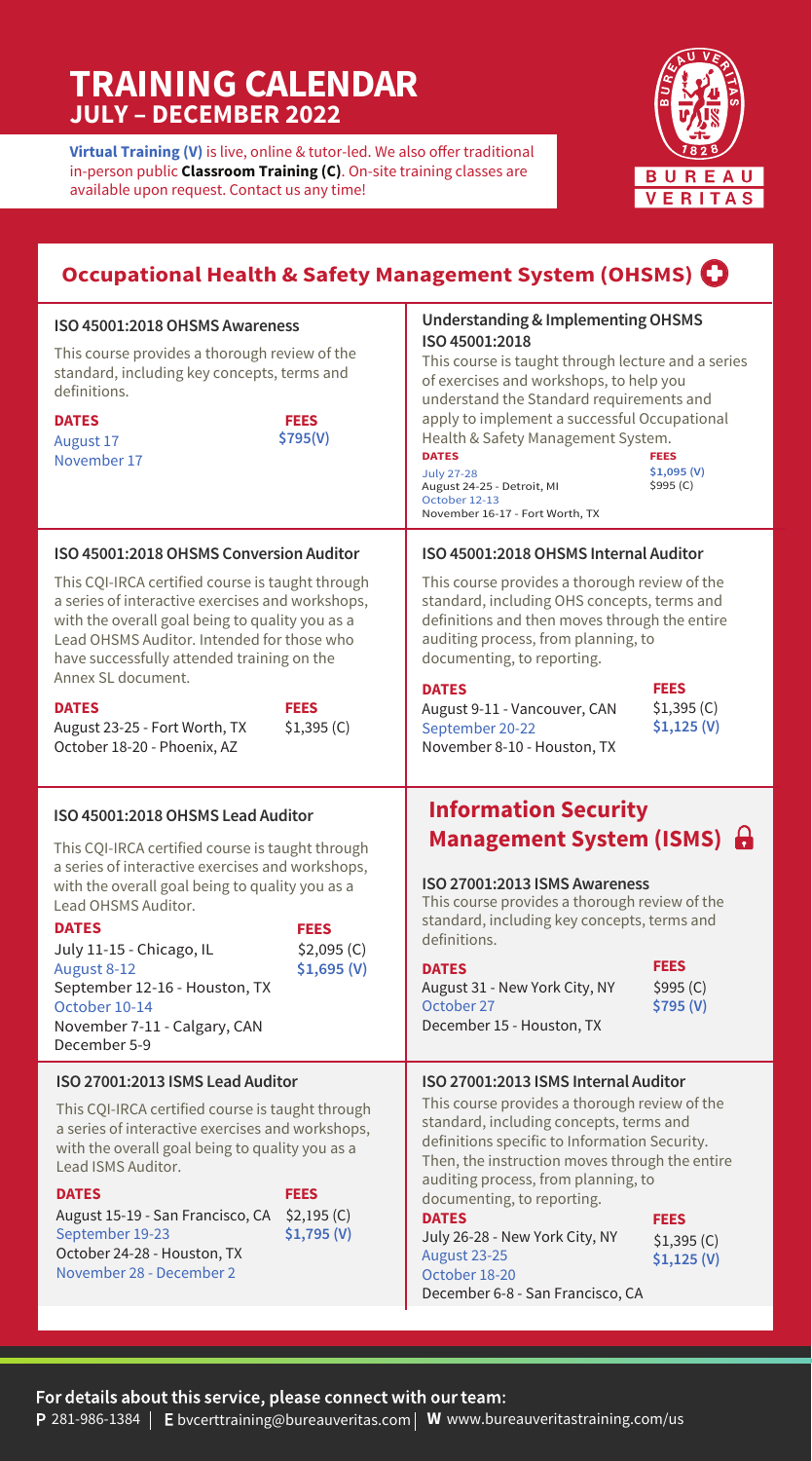# **TRAINING CALENDAR JULY – DECEMBER 2022**

**Virtual Training (V)** is live, online & tutor-led. We also offer traditional in-person public **Classroom Training (C)**. On-site training classes are available upon request. Contact us any time!



### **Environmental Management System (EMS)**

#### ISO 14001:2015 EMS Awareness

This course provides a thorough review of the standard, including EMS concepts, terms and definitions

**DATES** August 24 November 16 **FEES \$995 (V)**

#### ISO 14001:2015 EMS Internal Auditor

This course provides a thorough review of the standard, including quality concepts, terms and definitions and then moves through the entire auditing process, from planning, to documenting, to reporting.

| <b>DATES</b>           |
|------------------------|
| July 12-14 - Miami, FL |
| September 13-15        |
| November 8-10          |

**FEES** \$1,395 (C) **\$1,125 (V)**

#### ISO 14001:2015 EMS Lead Auditor

This CQI-IRCA certified course is taught through a series of interactive exercises and workshops, with the overall goal being to quality you as a Lead EMS Auditor.

| <b>DATES</b>                               | <b>FEES</b> |
|--------------------------------------------|-------------|
| <b>August 15-19</b>                        | \$2,095(V)  |
| September 12-16 - Toronto, CAN \$1,695 (C) |             |
| October 17-21 - Houston, TX                |             |
| December 12-16                             |             |

### **Integrated Management Systems**

#### ISO 14001/ISO 45001 Integrated Management **System Internal Auditor**

This course provides a thorough review of both standards, including the points of integration afforded through the Annex SL document. Then, the instruction moves through the entire auditing process, from planning, to documenting, to reporting.

| <b>DATES</b>                 |
|------------------------------|
| August 9-11 - Vancouver, CAN |
| October 11-13                |
| November 15-17 - Houston, TX |
| December 13-15               |

| HEES        |  |
|-------------|--|
| \$1,395(C)  |  |
| \$1,125 (V) |  |

#### Lorem ipsum ISO 14001/ISO 45001 Leading Internal **Management System Auditor**

This course provides a thorough review of both standards, including the points of integration afforded through the Annex SL document. Then, the instruction moves through the entire auditing process, from planning, to documenting, to reporting with a focus on Leading a group.

| <b>DATES</b>                | <b>FEES</b> |
|-----------------------------|-------------|
| August 15-19 - Houston, TX  | \$1,895(C)  |
| September 26-30             | \$1,595(V)  |
| October 24-28 - Detroit, MI |             |
| November 28 - December 2    |             |
|                             |             |

#### ISO 9001/ISO 14001/ISO 45001 Integrated **Internal Auditor**

This course provides a thorough review of all standards, including the points of integration afforded through the Annex SL document. Then, the instruction moves through the entire auditing process, from planning, to documenting, to reporting.

#### **DATES**

July 25-29 - Miami, FL August 22-26 Ocotber 17-21 - Houston, TX November 7-11

| FEES         |  |
|--------------|--|
| \$1,895(C)   |  |
| $$1,595$ (V) |  |